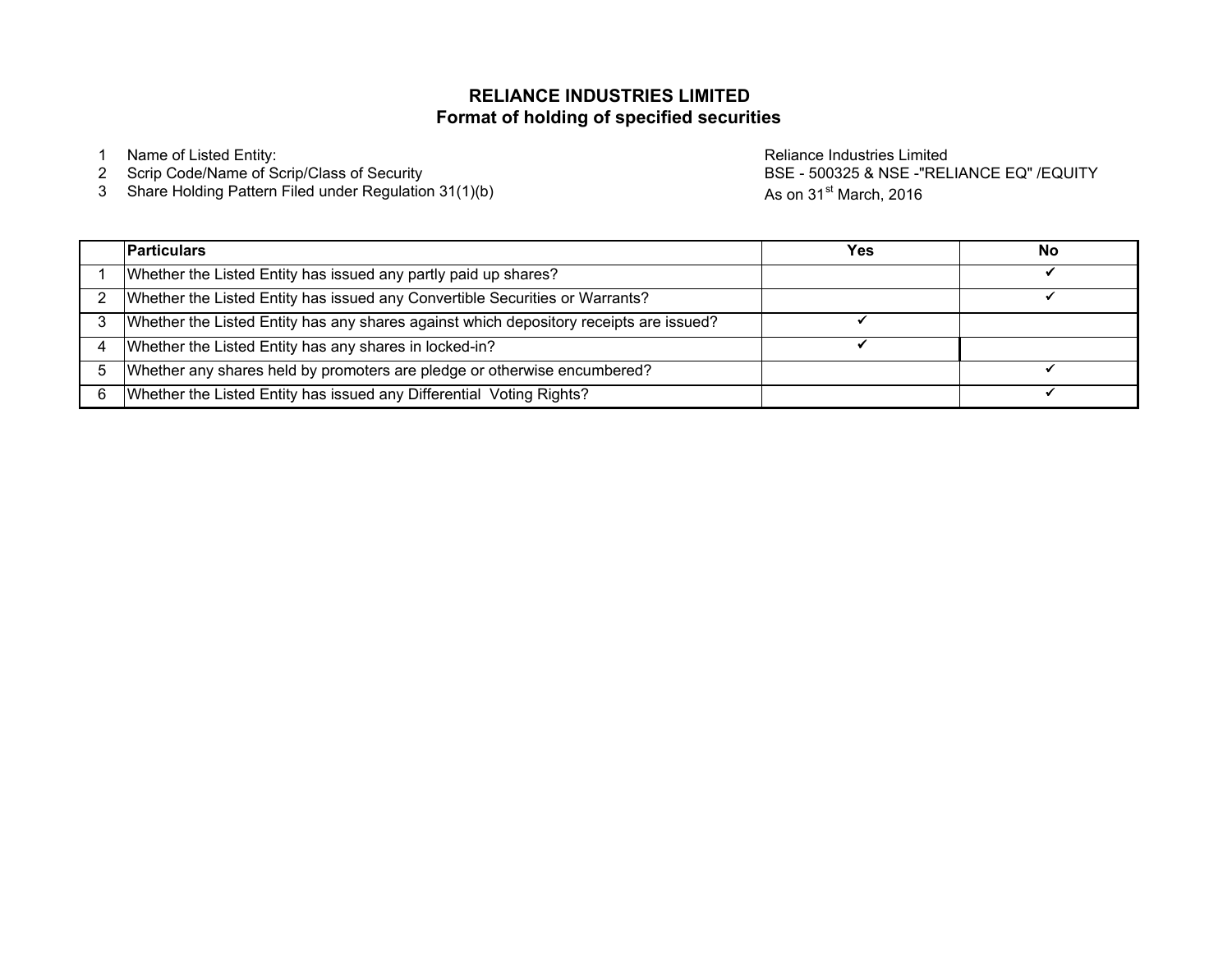### **RELIANCE INDUSTRIES LIMITED Table I - Summary Statement holding of specified securities**

| Category | Category of shareholder             | Nos. of      | No. of fully paid No. of Partly |               | No. of     | Total nos.                         | Shareholdin   Number of Voting Rights held in each class |                                       |              |              |                   |                  | No. of Shares Shareholding, as Number of Locked |                                    |               | <b>Number of Shares</b> |                | Number of  |
|----------|-------------------------------------|--------------|---------------------------------|---------------|------------|------------------------------------|----------------------------------------------------------|---------------------------------------|--------------|--------------|-------------------|------------------|-------------------------------------------------|------------------------------------|---------------|-------------------------|----------------|------------|
| (I)      | (II)                                | shareholders | up equity shares                | paid-up       | shares     | shares held                        | α as a % of                                              | of securities (IX)                    |              | Underlying   | a % assuming full | in shares(XII)   |                                                 | pledged or otherwise equity shares |               |                         |                |            |
|          |                                     | (III)        | held                            | equity shares | underlying | (VII)                              | total no. of                                             |                                       |              |              |                   | Outstanding      | conversion of                                   |                                    |               | encumbered(XIII)        |                | held in    |
|          |                                     |              | (IV)                            | held          |            | $(V)$ Depository $= (IV)+(V)+(VI)$ | shares                                                   |                                       |              |              | convertible       | convertible      |                                                 |                                    |               |                         | dematerialize  |            |
|          |                                     |              |                                 |               | Receipts   |                                    | (calculated                                              |                                       |              |              | securities        | securities (as a |                                                 |                                    |               |                         | d form $(XIV)$ |            |
|          |                                     |              |                                 |               | (VI)       |                                    | as per SCRR.                                             | <b>Number of Voting</b><br>Total as a |              | (including   | percentage of     | No.              | As a % of                                       | No.                                | As a % of     |                         |                |            |
|          |                                     |              |                                 |               |            |                                    | 1957) (VIII)                                             | Rights                                |              | % of         | Warrants) (X)     | diluted share    | (a)                                             | total                              | (a)           | total                   |                |            |
|          |                                     |              |                                 |               |            |                                    | As a % of                                                |                                       |              |              | $(A+B+C)$         |                  | capital) (XI)=                                  |                                    | <b>Shares</b> |                         | Shares         |            |
|          |                                     |              |                                 |               |            |                                    | $(A+B+C2)$                                               | Class X                               | <b>Class</b> | Total        |                   |                  | (VII)+(X) As a $\%$                             |                                    | held (b)      |                         | held $(b)$     |            |
|          |                                     |              |                                 |               |            |                                    |                                                          | (Equity)                              |              |              |                   |                  | of $(A+B+C2)$                                   |                                    |               |                         |                |            |
|          |                                     |              |                                 |               |            |                                    |                                                          |                                       |              |              |                   |                  |                                                 |                                    |               |                         |                |            |
| (A)      | Promoter & Promoter Group           |              | 1463101074                      |               |            | 1463101074                         |                                                          | 46.53 1463101074                      |              | 1463101074   | 47.68             |                  | 46.53                                           |                                    | 0.00          |                         | 0.00           | 1463101074 |
|          | Public                              | 2642393      | 1681025691                      |               |            | 1681025691                         |                                                          | 53.47 1509142067                      |              | 1509142067   | 49.1              |                  | 53.47                                           | 261763                             | 0.02          |                         | <b>NA</b>      | 1613424084 |
| (C)      | Non Promoter-Non Public             |              |                                 |               |            |                                    |                                                          |                                       |              |              |                   |                  |                                                 |                                    |               |                         |                |            |
|          | (C1) Shares underlying DRs          |              |                                 |               | 96249556   | 96249556                           | <b>NA</b>                                                | 96249556                              |              | 96249556     | 3.14              |                  | <b>NA</b>                                       |                                    | 0.00          | <b>NA</b>               | <b>NA</b>      | 96231856   |
|          | (C2) Shares held by Employee Trusts |              |                                 |               |            |                                    | 0.00                                                     |                                       |              |              | 0.00              |                  | 0.00                                            |                                    | 0.00          | <b>NA</b>               | <b>NA</b>      |            |
|          | Total                               | 2642452      | 3144126765                      |               | 96249556   | 3240376321                         |                                                          | 100.00 3068492697                     |              | 0 3068492697 | 100.00            |                  | 100.00                                          | 261763                             | 0.02          | 0.00                    | 0.00           | 3172757014 |

**Note :** NA denotes "Not Applicable"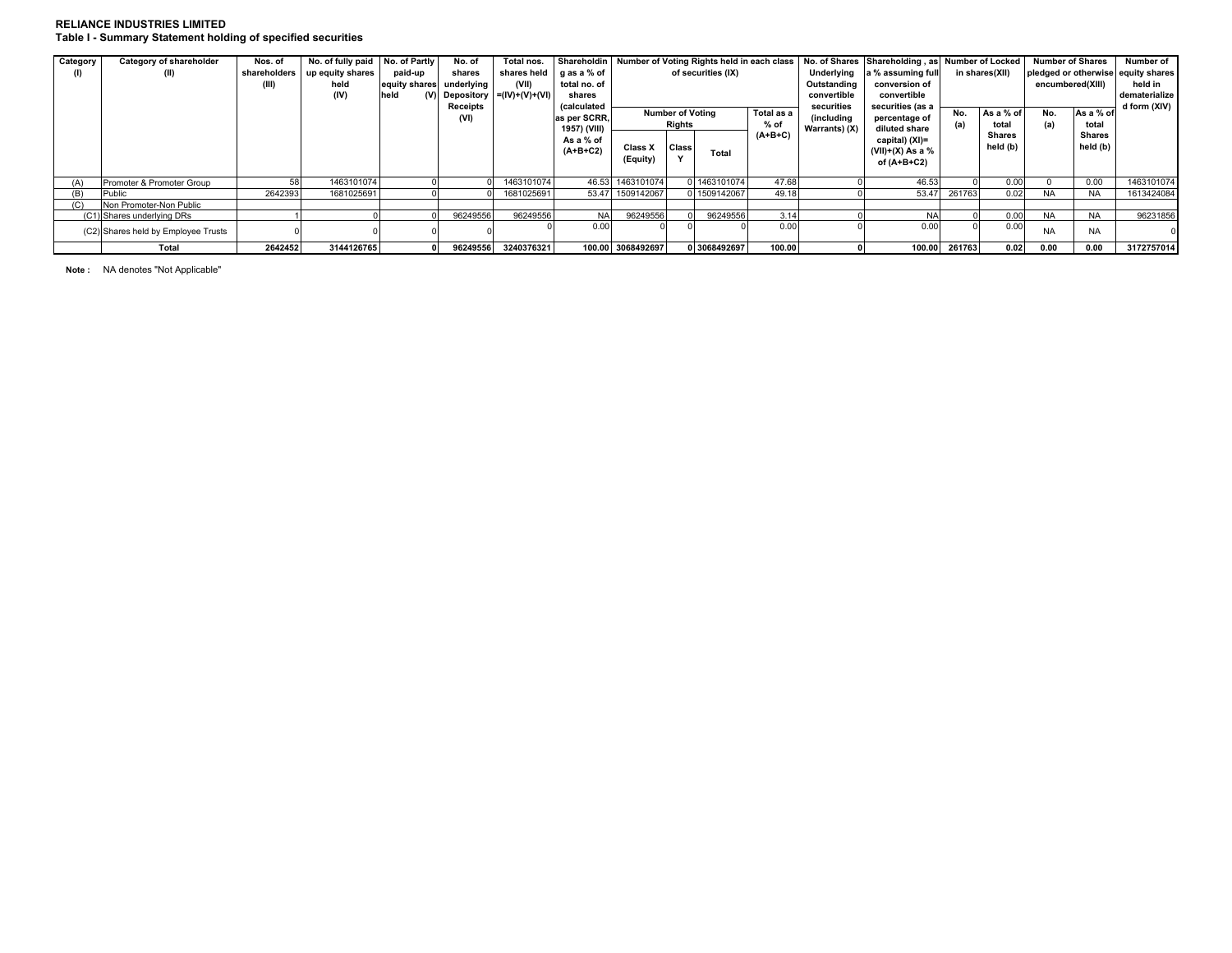#### **RELIANCE INDUSTRIES LIMITED**

**Table II - Statement showing shareholding pattern of the Promoter and Promoter Group**

| (A) | Category & Name of the shareholders (I)                                                                                                                                                                              | Nos. of<br>shareholder<br>(III) | No. of fully<br>paid up equity<br>shares held<br>(IV) | No. of Partly<br>paid-up equity<br>shares held<br>(V) | No. of shares<br>underlying<br>Depository<br>Receipts (VI) | Total nos.<br>shares held<br>$(VII)$ =<br>$(IV)+(V)+(V)$ | Shareholding %<br>calculated as<br>per SCRR, 1957<br>As a % of | Number of Voting Rights held in each<br>class of securities (IX) |                                  |                        | No. of Shares<br>Underlying<br>Outstanding<br>convertible | Shareholding, as a %<br>assuming full<br>conversion of<br>convertible securities |                                                                                           | Number of<br>Locked in<br>shares(XII) |                                                         | <b>Number of Shares</b><br>pledged or<br>otherwise<br>encumbered(XIII) | Number of<br>quity shares<br>held in<br>dematerialize |                        |
|-----|----------------------------------------------------------------------------------------------------------------------------------------------------------------------------------------------------------------------|---------------------------------|-------------------------------------------------------|-------------------------------------------------------|------------------------------------------------------------|----------------------------------------------------------|----------------------------------------------------------------|------------------------------------------------------------------|----------------------------------|------------------------|-----------------------------------------------------------|----------------------------------------------------------------------------------|-------------------------------------------------------------------------------------------|---------------------------------------|---------------------------------------------------------|------------------------------------------------------------------------|-------------------------------------------------------|------------------------|
|     |                                                                                                                                                                                                                      |                                 |                                                       |                                                       |                                                            |                                                          | (A+B+C2)(VIII)                                                 | <b>Number of Voting Rights</b><br>Class<br>X(Equity)             | Class<br>Y                       | Total                  | <b>Total as</b><br>a % of<br>Total<br>Voting<br>rights    | securities<br>(including<br>Warrants) (X)                                        | (as a percentage of<br>diluted share capital)<br>$(XI) = (VII)+(X)$ as a %<br>of (A+B+C2) | No.(a)                                | As a % No. (a)<br>of total<br><b>Shares</b><br>held (b) |                                                                        | As a % of<br>total Shares<br>held (b)                 | d form (XIV)           |
|     | (1) Indian<br>(a) Individuals/Hindu undivided Family                                                                                                                                                                 |                                 |                                                       |                                                       |                                                            |                                                          |                                                                |                                                                  |                                  |                        |                                                           |                                                                                  |                                                                                           |                                       |                                                         |                                                                        |                                                       |                        |
|     | Smt.K D Ambani                                                                                                                                                                                                       | $\mathbf{1}$                    | 7331074                                               |                                                       | $\Omega$                                                   | 7331074                                                  | 0.23                                                           | 7331074                                                          | $\circ$                          | 7331074                | 0.24                                                      | $\Omega$                                                                         | 0.23                                                                                      | $\circ$                               | 0.00                                                    |                                                                        | 0.00                                                  | 7331074                |
|     | Shri.M D Ambani                                                                                                                                                                                                      | 1<br>$\mathbf{1}$               | 3615846<br>3398146                                    | $\Omega$                                              | $\Omega$<br>$\circ$                                        | 3615846<br>3398146                                       | 0.12<br>0.11                                                   | 3615846<br>3398146                                               | $\circ$<br> 0                    | 3615846<br>3398146     | 0.12<br>0.11                                              | $\Omega$<br>$\circ$                                                              | 0.12                                                                                      | $\circ$<br>$\circ$                    | 0.00<br>0.00                                            | $\Omega$<br>$\Omega$                                                   | 0.00<br>0.00                                          | 3615846                |
|     | Smt.Nita Ambani<br>Ms.Isha M Ambani                                                                                                                                                                                  | 1                               | 3364390                                               | $\Omega$                                              | $\mathbf 0$                                                | 3364390                                                  | 0.11                                                           | 3364390                                                          | $\overline{0}$                   | 3364390                | 0.11                                                      | $\overline{0}$                                                                   | 0.11<br>0.11                                                                              | $\circ$                               | 0.00                                                    | $\circ$                                                                | 0.00                                                  | 3398146<br>3364390     |
|     | Master Akash M Ambani                                                                                                                                                                                                | $\mathbf{1}$                    | 3363190                                               |                                                       | $\circ$                                                    | 3363190                                                  | 0.11                                                           | 3363190                                                          | $\circ$                          | 3363190                | 0.11                                                      | $\circ$                                                                          | 0.11                                                                                      | $\circ$                               | 0.00                                                    | $\Omega$                                                               | 0.00                                                  | 3363190                |
|     | Master Anant M Ambani<br>(b) Central Government/ State Government(s)                                                                                                                                                 |                                 | 100000                                                |                                                       | $\Omega$                                                   | 100000                                                   | 0.00                                                           | 100000                                                           | $\Omega$                         | 100000                 | 0.00                                                      | $\mathbf 0$                                                                      | 0.00                                                                                      | $\circ$                               | 0.00                                                    | $\Omega$                                                               | 0.00                                                  | 100000                 |
|     | (c) Financial Institutions/ Banks                                                                                                                                                                                    |                                 |                                                       |                                                       |                                                            |                                                          |                                                                |                                                                  |                                  |                        |                                                           |                                                                                  |                                                                                           |                                       |                                                         |                                                                        |                                                       |                        |
|     | (d) Any Other (specify)<br><b>Bodies Corporate</b>                                                                                                                                                                   |                                 |                                                       |                                                       |                                                            |                                                          |                                                                |                                                                  |                                  |                        |                                                           |                                                                                  |                                                                                           |                                       |                                                         |                                                                        |                                                       |                        |
|     | Kankhal Trading LLP                                                                                                                                                                                                  |                                 | 143465049                                             |                                                       |                                                            | 143465049                                                | 4.56                                                           | 143465049                                                        | $\Omega$                         | 143465049              | 4.68                                                      | $^{\circ}$                                                                       | 4.56                                                                                      | 0                                     | 0.00                                                    | $\Omega$                                                               | 0.00                                                  | 14346504               |
|     | Bhuvanesh Enterprises LLP                                                                                                                                                                                            |                                 | 134616811                                             |                                                       | $\Omega$                                                   | 13461681                                                 | 4.28                                                           | 134616811                                                        | $\overline{0}$                   | 13461681               | 4.39                                                      | $\overline{0}$                                                                   | 4.28                                                                                      | $\Omega$                              | 0.00                                                    | $\Omega$                                                               | 0.00                                                  | 13461681               |
|     | Ajitesh Enterprises LLP<br>Badri Commercials LLP                                                                                                                                                                     | $\mathbf{1}$<br>$\mathbf{1}$    | 127041799<br>127041799                                |                                                       | $\Omega$<br>$\Omega$                                       | 127041799<br>127041799                                   | 4.04<br>4.04                                                   | 127041799<br>127041799                                           | $\overline{0}$<br>$\overline{0}$ | 127041799<br>127041799 | 4.14<br>4.14                                              | $\circ$<br>$\circ$                                                               | 4.04<br>4.04                                                                              | 0 <br> 0                              | 0.00<br>0.00                                            | $\overline{0}$<br>0                                                    | 0.00<br>0.00                                          | 127041799<br>127041799 |
|     | Abhayaprada Enterprises LLP                                                                                                                                                                                          |                                 | 124514168                                             |                                                       | $\Omega$                                                   | 124514168                                                | 3.96                                                           | 124514168                                                        | $\overline{0}$                   | 124514168              | 4.06                                                      | $\circ$                                                                          | 3.96                                                                                      | $\circ$                               | 0.00                                                    | $\mathbf 0$                                                            | 0.00                                                  | 124514168              |
|     | <b>Trilokesh Commercials LLP</b><br>Farm Enterprises Limited                                                                                                                                                         |                                 | 124513168<br>118978113                                |                                                       | $\Omega$<br>$\Omega$                                       | 124513168<br>118978113                                   | 3.96<br>3.78                                                   | 124513168<br>118978113                                           | 01<br>01                         | 124513168<br>118978113 | 4.06<br>3.88                                              | $^{\circ}$<br>$^{\circ}$                                                         | 3.96<br>3.78                                                                              | $\Omega$<br>0                         | 0.00<br>0.00                                            | 0<br>0                                                                 | 0.00<br>0.00                                          | 124513168<br>11897811  |
|     | <b>Taran Enterprises LLP</b>                                                                                                                                                                                         | $\mathbf{1}$                    | 106373069                                             | $\Omega$                                              | $\Omega$                                                   | 106373069                                                | 3.38                                                           | 106373069                                                        | $\Omega$                         | 106373069              | 3.47                                                      | $\mathbf 0$                                                                      | 3.38                                                                                      | $\mathbf{0}$                          | 0.00                                                    | $\Omega$                                                               | 0.00                                                  | 10637306               |
|     | Pitambar Enterprises LLF<br>Adisesh Enterprises LLP                                                                                                                                                                  | 11<br>11                        | 104900070<br>81099093                                 | $\Omega$<br>$\Omega$                                  | $\Omega$<br>$\Omega$                                       | 10490007<br>81099093                                     | 3.34<br>2.58                                                   | 104900070<br>81099093                                            | $\overline{0}$<br>$\overline{0}$ | 104900070<br>81099093  | 3.42<br>2.64                                              | $\overline{0}$<br>$\circ$                                                        | 3.34<br>2.58                                                                              | $\overline{0}$<br> 0                  | 0.00<br>0.00                                            | $\Omega$<br>$\Omega$                                                   | 0.00<br>0.00                                          | 10490007<br>8109909    |
|     | Rishikesh Enterprises LLF                                                                                                                                                                                            | $\mathbf{1}$                    | 60409418                                              |                                                       | $\Omega$                                                   | 60409418                                                 | 1.92                                                           | 60409418                                                         | $\overline{0}$                   | 60409418               | 1.97                                                      | $\circ$                                                                          | 1.92                                                                                      | $\circ$                               | 0.00                                                    | $\Omega$                                                               | 0.00                                                  | 60409418               |
|     | Pavana Enterprises LLP                                                                                                                                                                                               | 1                               | 35673400                                              | $\Omega$                                              | $\Omega$                                                   | 35673400                                                 | 1.13                                                           | 35673400                                                         | $\overline{0}$                   | 35673400               | 1.16                                                      | $\circ$                                                                          | 1.13                                                                                      | $\circ$                               | 0.00                                                    | $\Omega$                                                               | 0.00                                                  | 35673400               |
|     | Nagothane Agrofarms Private Limited<br>Shreeji Comtrade LLP                                                                                                                                                          | 1<br>1                          | 9765000<br>6677500                                    |                                                       | $\Omega$<br>$\Omega$                                       | 9765000<br>6677500                                       | 0.31<br>0.21                                                   | 9765000<br>6677500                                               | $\circ$<br>0                     | 9765000<br>6677500     | 0.32<br>0.22                                              | $\circ$<br>$\circ$                                                               | 0.31<br>0.21                                                                              | $\circ$<br>$\circ$                    | 0.00<br>0.00                                            | $\Omega$<br>$\Omega$                                                   | 0.00<br>0.00                                          | 9765000<br>6677500     |
|     | Shrikrishna Tradecom LLP                                                                                                                                                                                             | $\mathbf{1}$                    | 6677500                                               |                                                       | $\Omega$                                                   | 6677500                                                  | 0.21                                                           | 6677500                                                          | 0                                | 6677500                | 0.22                                                      | $\circ$                                                                          | 0.21                                                                                      | $\circ$                               | 0.00                                                    | $\Omega$                                                               | 0.00                                                  | 6677500                |
|     | Kamalakar Enterprises LLP<br>Reliance Welfare Association                                                                                                                                                            | $\mathbf{1}$<br>$\mathbf{1}$    | 6370016<br>2505468                                    | $\Omega$<br>$\cap$                                    | $\Omega$<br>$\Omega$                                       | 6370016<br>2505468                                       | 0.20<br>0.08                                                   | 6370016<br>2505468                                               | $\overline{0}$<br>$\circ$        | 6370016<br>2505468     | 0.21<br>0.08                                              | $\overline{0}$<br>$\mathbf 0$                                                    | 0.20<br>0.08                                                                              | 0 <br>$\circ$                         | 0.00<br>0.00                                            | $\circ$<br>$\Omega$                                                    | 0.00<br>0.00                                          | 6370016<br>2505468     |
|     | Narahari Enterprises LLP                                                                                                                                                                                             | $\mathbf{1}$                    | 616840                                                | $\Omega$                                              | $\Omega$                                                   | 616840                                                   | 0.02                                                           | 616840                                                           | $\circ$                          | 616840                 | 0.02                                                      | $\circ$                                                                          | 0.02                                                                                      | $\circ$                               | 0.00                                                    | $\Omega$                                                               | 0.00                                                  | 616840                 |
|     | Reliance Industrial Infrastructure Limited                                                                                                                                                                           |                                 | 172000                                                |                                                       |                                                            | 172000                                                   | 0.01                                                           | 172000                                                           | 0                                | 172000                 | 0.01                                                      | 0                                                                                | 0.01                                                                                      | $\circ$                               | 0.00                                                    |                                                                        | 0.00                                                  | 172000                 |
|     | Reliance Industries Holding Private Ltd<br>Exotic Officeinfra Private Limited                                                                                                                                        |                                 | 25550<br>12688                                        |                                                       |                                                            | 25550<br>12688                                           | 0.00<br>0.00                                                   | 25550<br>12688                                                   | 0                                | 25550<br>12688         | 0.00<br>0.00                                              | $\mathbf 0$<br>$\mathbf 0$                                                       | 0.00<br>0.00                                                                              | $\Omega$<br>0                         | 0.00<br>0.00                                            | $\Omega$                                                               | 0.00<br>0.00                                          | 25550<br>12688         |
|     | Carat Holdings and Trading Co Pvt Ltd                                                                                                                                                                                |                                 | 5100                                                  |                                                       |                                                            | 5100                                                     | 0.00                                                           | 5100                                                             | 0                                | 5100                   | 0.00                                                      | $^{\circ}$                                                                       | 0.00                                                                                      | 0                                     | 0.00                                                    | 0                                                                      | 0.00                                                  | 5100                   |
|     | Neutron Enterprises Private Limited<br>Futura Commercials Private Limited                                                                                                                                            |                                 | 861<br>845                                            |                                                       |                                                            | 861<br>845                                               | 0.00<br>0.00                                                   | 861<br>845                                                       | 0<br>0                           | 861<br>845             | 0.00<br>0.00                                              | $\mathbf 0$<br>$\mathbf 0$                                                       | 0.00<br>0.00                                                                              | 0<br>0                                | 0.00<br>0.00                                            | 0<br>0                                                                 | 0.00<br>0.00                                          | 861<br>845             |
|     | Reliance Consultancy Services Private Limited                                                                                                                                                                        |                                 | 200                                                   |                                                       |                                                            | 200                                                      | 0.00                                                           | 200                                                              | 0                                | 200                    | 0.00                                                      | $\mathbf 0$                                                                      | 0.00                                                                                      | 0                                     | 0.00                                                    | $\Omega$                                                               | 0.00                                                  | 200                    |
|     | Chakradev Enterprises LLP<br>Chakradhar Commercials LLP                                                                                                                                                              |                                 | 100<br>100                                            |                                                       |                                                            | 100<br>100                                               | 0.00<br>0.00                                                   | 100<br>100                                                       | 0<br>$\circ$                     | 100<br>100             | 0.00<br>0.00                                              | $\mathbf 0$<br>$\mathbf 0$                                                       | 0.00<br>0.00                                                                              | $^{\circ}$<br>0                       | 0.00<br>0.00                                            | 0<br>$\mathbf 0$                                                       | 0.00<br>0.00                                          | 100<br>100             |
|     | Chakresh Enterprises LLP                                                                                                                                                                                             | $\mathbf{1}$                    | 100                                                   |                                                       | 0                                                          | 100                                                      | 0.00                                                           | 100                                                              | $\circ$                          | 100                    | 0.00                                                      | $\circ$                                                                          | 0.00                                                                                      | $\circ$                               | 0.00                                                    | $\overline{0}$                                                         | 0.00                                                  | 100                    |
|     | Chhatrabhuj Enterprises LLP<br>Devarshi Commercials LLP                                                                                                                                                              | $\mathbf{1}$                    | 100<br>100                                            |                                                       | $\Omega$                                                   | 100<br>100                                               | 0.00<br>0.00                                                   | 100<br>100                                                       | $\circ$<br>$\circ$               | 100<br>100             | 0.00<br>0.00                                              | $\circ$<br>$^{\circ}$                                                            | 0.00<br>0.00                                                                              | 0 <br>$\circ$                         | 0.00<br>0.00                                            | $\overline{0}$<br>$\mathbf 0$                                          | 0.00<br>0.00                                          | 100<br>100             |
|     | Harinarayan Enterprises LLP                                                                                                                                                                                          | 11                              | 100                                                   |                                                       | 0                                                          | 100                                                      | 0.00                                                           | 100                                                              | $^{\circ}$                       | 100                    | 0.00                                                      | 0                                                                                | 0.00                                                                                      | $\circ$                               | 0.00                                                    | 0                                                                      | 0.00                                                  | 100                    |
|     | Janardan Commercials LLP<br>Karuna Commercials LLP                                                                                                                                                                   | 11<br>$\mathbf{1}$              | 100<br>100                                            | $\Omega$                                              | $\Omega$                                                   | 100<br>100                                               | 0.00<br>0.00                                                   | 100<br>100                                                       | $^{\circ}$<br>$\circ$            | 100<br>100             | 0.00<br>0.00                                              | 0<br>$^{\circ}$                                                                  | 0.00<br>0.00                                                                              | $\Omega$<br>$\circ$                   | 0.00<br>0.00                                            | $\Omega$<br>$\Omega$                                                   | 0.00<br>0.00                                          | 100<br>100             |
|     | Samarjit Enterprises LLP                                                                                                                                                                                             |                                 | 100<br>1                                              | $\Omega$                                              | $\Omega$                                                   | 100                                                      | 0.00                                                           | 100                                                              | $\overline{0}$                   | 100                    | 0.00                                                      | $\circ$                                                                          | 0.00                                                                                      | $\overline{0}$                        | 0.00                                                    | $\overline{0}$                                                         | 0.00                                                  | 100                    |
|     | Shripal Enterprises LLP                                                                                                                                                                                              |                                 | 100<br>1                                              | $\Omega$                                              | $\Omega$                                                   | 100                                                      | 0.00                                                           | 100                                                              | $\overline{0}$                   | 100                    | 0.00                                                      | $\circ$                                                                          | 0.00                                                                                      | $\overline{0}$                        | 0.00                                                    | $\Omega$                                                               | 0.00                                                  | 100                    |
|     | Srichakra Commercials LLP<br>Svar Enterprises LLP                                                                                                                                                                    | 1<br>1                          | 100<br>100                                            | $\Omega$                                              | $\Omega$<br>$\Omega$                                       | 100<br>100                                               | 0.00<br>0.00                                                   | 100<br>100                                                       | $\circ$<br>$\circ$               | 100<br>100             | 0.00<br>0.00                                              | $\circ$<br>$\circ$                                                               | 0.00<br>0.00                                                                              | $\circ$<br>$\circ$                    | 0.00<br>0.00                                            | $\Omega$<br>$\Omega$                                                   | 0.00<br>0.00                                          | 100<br>100             |
|     | Synergy Synthetics Private Limited                                                                                                                                                                                   | $\mathbf{1}$                    | 100                                                   |                                                       | $\Omega$                                                   | 100                                                      | 0.00                                                           | 100                                                              | $\circ$                          | 100                    | 0.00                                                      | $\circ$                                                                          | 0.00                                                                                      | $\circ$                               | 0.00                                                    | $\Omega$                                                               | 0.00                                                  | 100                    |
|     | <b>Tattvam Enterprises LLP</b><br>Vasuprada Enterprises LLP                                                                                                                                                          | $\mathbf{1}$<br>$\mathbf{1}$    | 100<br>100                                            | $\Omega$                                              | $\Omega$<br>$\Omega$                                       | 100<br>100                                               | 0.00<br>0.00                                                   | 100<br>100                                                       | $\circ$<br>$\overline{0}$        | 100<br>100             | 0.00<br>0.00                                              | $\circ$<br>$\circ$                                                               | 0.00<br>0.00                                                                              | $\circ$<br>$\overline{0}$             | 0.00<br>0.00                                            | $\Omega$<br>$\Omega$                                                   | 0.00<br>0.00                                          | 100<br>100             |
|     | Vishatan Enterprises LLP                                                                                                                                                                                             | 1                               | 100                                                   | $\Omega$                                              | $^{\circ}$                                                 | 100                                                      | 0.00                                                           | 100                                                              | $\circ$                          | 100                    | 0.00                                                      | $\overline{0}$                                                                   | 0.00                                                                                      | $\circ$                               | 0.00                                                    | $\circ$                                                                | 0.00                                                  | 100                    |
|     | Anuprabha Commercials Private Limited<br>Elakshi Commercials Private Limited                                                                                                                                         | $\mathbf{1}$<br>$\mathbf{1}$    | 50<br>50                                              | $\Omega$<br>$\Omega$                                  | $\Omega$<br>$\Omega$                                       | 50<br>50                                                 | 0.00<br>0.00                                                   | 50<br>50                                                         | $\circ$<br>$\circ$               | 50<br>50               | 0.00<br>0.00                                              | $\circ$<br>$\circ$                                                               | 0.00<br>0.00                                                                              | $\circ$<br>$\circ$                    | 0.00<br>0.00                                            | $\Omega$<br>$\Omega$                                                   | 0.00<br>0.00                                          | $\frac{50}{50}$        |
|     | Manuvidya Commercials Private Limited                                                                                                                                                                                |                                 | 50                                                    |                                                       |                                                            | 50                                                       | 0.00                                                           | 50                                                               | 0                                | 50                     | 0.00                                                      | 0                                                                                | 0.00                                                                                      | $\circ$                               | 0.00                                                    | $\Omega$                                                               | 0.00                                                  | 50                     |
|     | Nirahankara Commercials Private Limited<br>Pinakin Commercials Private Limited                                                                                                                                       |                                 | 50                                                    |                                                       |                                                            | 50                                                       | 0.00                                                           | 50                                                               | $\Omega$                         | 50                     | 0.00                                                      | $\mathbf 0$<br>$\mathbf 0$                                                       | 0.00                                                                                      | 0                                     | 0.00                                                    | $\Omega$                                                               | 0.00                                                  | 50                     |
|     | Vandhva Commercials Private Limited                                                                                                                                                                                  |                                 | 50<br>50                                              |                                                       |                                                            | 50<br>50                                                 | 0.00<br>0.00                                                   | 50<br>50                                                         | 0                                | 50<br>50               | 0.00<br>0.00                                              | 0                                                                                | 0.00<br>0.00                                                                              | $\mathbf{0}$<br>0                     | 0.00<br>0.00                                            | 0                                                                      | 0.00<br>0.00                                          | 50<br>50               |
|     | Reliance Life Sciences Private Limited                                                                                                                                                                               |                                 | $\mathbf 0$                                           |                                                       |                                                            |                                                          | 0.00                                                           | $\Omega$                                                         |                                  | 0                      | 0.00                                                      | 0                                                                                | 0.00                                                                                      | 0                                     | 0.00                                                    | $\Omega$                                                               | 0.00                                                  | $\mathsf{O}\xspace$    |
|     | Reliance Ports and Terminals Limited<br>Reliance Utilities and Power Private Limited                                                                                                                                 |                                 | $\Omega$<br>$\Omega$                                  |                                                       |                                                            |                                                          | 0.00<br>0.00                                                   | $\Omega$                                                         | 0                                | $\Omega$<br>$\Omega$   | 0.00<br>0.00                                              | $\mathbf 0$<br>0                                                                 | 0.00<br>0.00                                                                              | $\Omega$<br>0                         | 0.00<br>0.00                                            | $\Omega$<br>0                                                          | 0.00<br>0.00                                          | $\Omega$               |
|     | Reliance Utilities Private Limited                                                                                                                                                                                   |                                 |                                                       |                                                       |                                                            |                                                          | 0.00                                                           |                                                                  |                                  | $\Omega$               | 0.00                                                      |                                                                                  | 0.00                                                                                      | 0                                     | 0.00                                                    |                                                                        | 0.00                                                  |                        |
|     | ii) Petroleum Trust (through Trustees for sole beneficiary-M/s<br>Reliance Industrial Investments and Holdings Ltd.)                                                                                                 |                                 | 120471003                                             |                                                       |                                                            | 120471003                                                | 3.83                                                           | 120471003                                                        |                                  | 120471003              | 3.93                                                      | 0                                                                                | 3.83                                                                                      | $^{\circ}$                            | 0.00                                                    | 0                                                                      | 0.00                                                  | 120471003              |
|     | Sub-Total (A)(1)                                                                                                                                                                                                     | 58                              | 1463101074                                            |                                                       |                                                            | 0 1463101074                                             |                                                                | 46.53 1463101074                                                 |                                  | 0 1463101074           | 47.68                                                     | $\mathbf{0}$                                                                     | 46.53                                                                                     | οl                                    | 0.00                                                    | $\mathbf{0}$                                                           | 0.00                                                  | 1463101074             |
|     | (2) Foreign<br>(a) Individuals (Non-Resident Individuals/Foreign Individuals)                                                                                                                                        | $\circ$                         | $\Omega$                                              |                                                       |                                                            |                                                          | 0.00                                                           | $\Omega$                                                         | $\circ$                          | $\Omega$               | 0.00                                                      | $\mathbf 0$                                                                      | 0.00                                                                                      | $\Omega$                              | 0.00                                                    | $\Omega$                                                               | 0.00                                                  |                        |
|     | (b) Government                                                                                                                                                                                                       | $\circ$                         | $\Omega$                                              |                                                       |                                                            |                                                          | 0.00                                                           | $\Omega$                                                         | $\circ$                          | $\Omega$               | 0.00                                                      | $\mathbf 0$                                                                      | 0.00                                                                                      | $\circ$                               | 0.00                                                    | $\Omega$                                                               | 0.00                                                  | $\Omega$               |
|     | (c) Institutions<br>(d) Foreign Portfolio Investor                                                                                                                                                                   | $\Omega$<br>$\circ$             | $\Omega$<br>$\Omega$                                  |                                                       |                                                            |                                                          | 0.00<br>0.00                                                   | $\Omega$<br>$\Omega$                                             | $\Omega$<br>$\circ$              | $\Omega$<br>$\Omega$   | 0.00<br>0.00                                              | $\circ$<br>$\mathbf 0$                                                           | 0.00<br>0.00                                                                              | $\Omega$<br>$\circ$                   | 0.00<br>0.00                                            | $\Omega$<br>$\Omega$                                                   | 0.00<br>0.00                                          | $\Omega$               |
|     | (e) Any Other (specify)                                                                                                                                                                                              |                                 |                                                       |                                                       |                                                            |                                                          |                                                                |                                                                  |                                  |                        |                                                           |                                                                                  |                                                                                           |                                       |                                                         |                                                                        |                                                       |                        |
|     | Sub-Total (A)(2)<br><b>Total Shareholding of Promoter and Promoter Group</b>                                                                                                                                         | $\mathbf{0}$                    | 0<br>1463101074                                       |                                                       |                                                            | 1463101074                                               | 0.00                                                           | 0                                                                | 0                                | 0<br>0 1463101074      | 0.00                                                      | 0                                                                                | 0.00                                                                                      | 0<br>0                                | 0.00                                                    | 0<br>0                                                                 | 0.00                                                  | 1463101074             |
|     | $(A)=(A)(1)+(A)(2)$                                                                                                                                                                                                  | 58                              |                                                       |                                                       |                                                            |                                                          | 46.53                                                          | 1463101074                                                       |                                  |                        | 47.68                                                     |                                                                                  | 46.53                                                                                     |                                       | 0.00                                                    |                                                                        | 0.00                                                  |                        |
|     | Details of Shares which remain unclaimed may be given here along with details such as number of shareholders, outstanding shares held in demat/unclaimed suspense account, voting rights which are frozen etc. - Nil |                                 |                                                       |                                                       |                                                            |                                                          |                                                                |                                                                  |                                  |                        |                                                           |                                                                                  |                                                                                           |                                       |                                                         |                                                                        |                                                       |                        |

**Note :** 

(1) PAN would not be displayed on website of Stock Exchange(s). (2) The term "Encumbrance" has the same meaning as assigned under regulation 28(3) of SEBI (Substantial Acquisition of Shares and Takeovers) Regulations, 2011.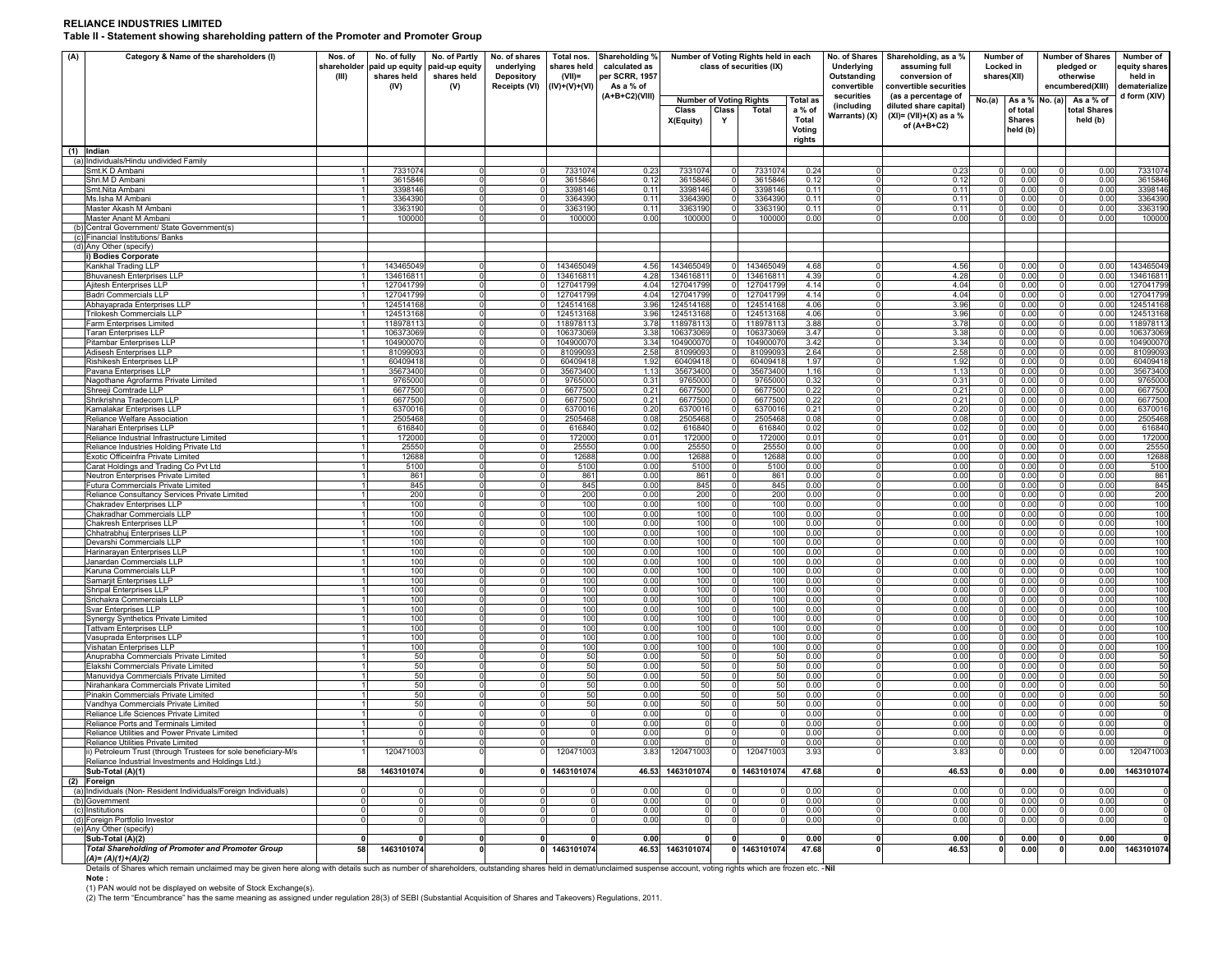#### **RELIANCE INDUSTRIES LIMITED Table III - Statement showing shareholding pattern of the Public shareholder**

| (B) | Category & Name of the<br>shareholders (I)                                                                                                 | Nos. of<br>shareholder<br>(III) | No. of fully paid<br>up equity<br>shares held (IV) | No. of Partly<br>paid-up equity<br>shares held | No. of shares<br>underlying<br>Depository | Total nos.<br>shares held<br>$(VII) =$ | Shareholdi<br>ng %<br>calculated                          |                    | Number of Voting Rights held in each class<br>of securities (IX) | Total as a | Underlying<br>Outstanding                                | No. of Shares Shareholding, as a % Number of Locked<br>assuming full<br>conversion of                                           | in shares(XII)                                  | <b>Number of Shares</b><br>pledged or otherwise<br>encumbered(XIII)                            | Number of<br>equity shares<br>held in |
|-----|--------------------------------------------------------------------------------------------------------------------------------------------|---------------------------------|----------------------------------------------------|------------------------------------------------|-------------------------------------------|----------------------------------------|-----------------------------------------------------------|--------------------|------------------------------------------------------------------|------------|----------------------------------------------------------|---------------------------------------------------------------------------------------------------------------------------------|-------------------------------------------------|------------------------------------------------------------------------------------------------|---------------------------------------|
|     |                                                                                                                                            |                                 |                                                    | (V)                                            | <b>Receipts (VI)</b>                      | $(IV)+(V)+(VI)$                        | as per<br>SCRR, 1957<br>As a % of<br>$(A+B+C2)$<br>(VIII) | Class<br>X(Equity) | <b>Number of Voting Rights</b><br><b>Class Y</b><br>Total        |            | convertible<br>securities<br>(including<br>Warrants) (X) | No.(a)<br>convertible securities<br>(as a percentage of<br>diluted share capital)<br>$(XI) = (VII)+(X)$ as a %<br>of $(A+B+C2)$ | As a % of<br>total<br><b>Shares</b><br>held (b) | No. (Not<br>As a % of<br>total Shares<br>applicable)<br>held (Not<br>(a)<br>applicable)<br>(b) | dematerialized<br>form (XIV)          |
|     | (1) Institutions                                                                                                                           | 535                             | 92745903                                           | $\Omega$                                       |                                           | 92745903                               | 2.95                                                      | 92745903           | 92745903<br>$\Omega$                                             | 3.02       | $\Omega$                                                 | 2.95                                                                                                                            | 0.00                                            | <b>NA</b>                                                                                      | 92086152                              |
|     | (a) Mutual Funds/UTI                                                                                                                       | $\Omega$                        |                                                    |                                                |                                           |                                        |                                                           |                    |                                                                  |            |                                                          |                                                                                                                                 | $\mathbf 0$                                     |                                                                                                |                                       |
|     | (b) Venture Capital Funds                                                                                                                  |                                 |                                                    | $\mathbf 0$                                    | ŋ                                         |                                        | 0.00                                                      |                    | $\Omega$<br>0                                                    | 0.00       | $\overline{0}$                                           | 0.00                                                                                                                            | 0.00<br>0                                       | <b>NA</b>                                                                                      |                                       |
|     | (c) Alternate Investment Funds                                                                                                             |                                 |                                                    | 0                                              |                                           |                                        | 0.00                                                      | 0                  | $\mathbf 0$                                                      | 0.00       | 0                                                        | 0.00                                                                                                                            | 0.00<br>$\mathbf 0$                             | <b>NA</b>                                                                                      |                                       |
|     | (d) Foreign Venture Capital Investors                                                                                                      |                                 |                                                    | $\Omega$                                       | $\Omega$                                  |                                        | 0.00                                                      |                    |                                                                  | 0.00       | $\Omega$                                                 | 0.00                                                                                                                            | 0.00<br>$\Omega$                                | <b>NA</b>                                                                                      |                                       |
|     | (e) Foreign Portfolio Investors                                                                                                            | 410                             | 232233755                                          | $\overline{0}$                                 | n                                         | 232233755                              | 7.39                                                      | 232233755          | 232233755<br>$\Omega$                                            | 7.57       | $\Omega$                                                 | 7.39                                                                                                                            | 0.00<br>0                                       | <b>NA</b>                                                                                      | 232233755                             |
|     | (f) Financial Institutions/ Banks                                                                                                          | 323                             | 285905                                             | 0                                              |                                           | 2859059                                | 0.09                                                      | 2859059            | 2859059                                                          | 0.09       | $\overline{0}$                                           | 0.09                                                                                                                            | 0.00<br>$\mathbf 0$                             | <b>NA</b>                                                                                      | 2653326                               |
|     | (g) Insurance Companies                                                                                                                    | 49                              | 316178045                                          | $\Omega$                                       |                                           | 316178045                              | 10.06                                                     | 316178045          | 316178045                                                        | 10.30      | $\overline{0}$                                           | 10.06                                                                                                                           | 0.00<br>$\Omega$                                | <b>NA</b>                                                                                      | 31617219                              |
|     | Life Insurance Corporation of India                                                                                                        |                                 | 292602727                                          | $\mathbf 0$                                    |                                           | 292602727                              | 9.31                                                      | 292602727          | 292602727                                                        | 9.54       | $\Omega$                                                 | 9.31                                                                                                                            | 0.00<br>0                                       | <b>NA</b>                                                                                      | 292598585                             |
|     | (h) Provident Funds/ Pension Funds<br>(i) Any Other (specify)                                                                              | $\Omega$                        |                                                    | 0                                              |                                           |                                        | 0.00                                                      |                    |                                                                  | 0.00       | $\mathbf 0$                                              | 0.00                                                                                                                            | 0.00<br>$\mathbf 0$                             | <b>NA</b>                                                                                      |                                       |
|     | i)Foreign Institutional Investors                                                                                                          | 791                             | 400903774                                          | $\overline{0}$                                 | $\Omega$                                  | 400903774                              | 12.75                                                     | 400903774          | 400903774<br>$\overline{0}$                                      | 13.07      | $\overline{0}$                                           | 12.75                                                                                                                           | 0.00<br>$\mathbf 0$                             | <b>NA</b>                                                                                      | 40067322                              |
|     | Europacific Growth Fund                                                                                                                    |                                 | 48470015                                           | $\circ$                                        | $\Omega$                                  | 48470015                               | 1.54                                                      | 48470015           | 48470015<br>$\mathsf{O}$                                         | 1.58       | $\overline{0}$                                           | 1.54                                                                                                                            | $\mathbf 0$<br>0.00                             | <b>NA</b>                                                                                      | 4847001                               |
|     | Government of Singapore                                                                                                                    |                                 | 35035922                                           | 0                                              | $\Omega$                                  | 35035922                               | 1.11                                                      | 35035922           | 35035922<br>0                                                    | 1.14       | $\circ$                                                  | 1.11                                                                                                                            | 0.00<br>0                                       | <b>NA</b>                                                                                      | 3502257                               |
|     | Abu Dhabi Investment Authority                                                                                                             |                                 | 3469123                                            | $\overline{0}$                                 | 0                                         | 34691237                               | 1.10                                                      | 34691237           | 34691237<br>0                                                    | 1.13       | $\overline{0}$                                           | 1.10                                                                                                                            | 0.00<br>0                                       | <b>NA</b>                                                                                      | 3469022                               |
|     | Sub-Total (B)(1)                                                                                                                           | 2108                            | 1044920536                                         | 0                                              |                                           | 1044920536                             | 33.23                                                     | 1044920536         | 0 1044920536                                                     | 34.05      | 0                                                        | 33.23                                                                                                                           | 0.00<br>0                                       | NA                                                                                             | 104381865                             |
|     |                                                                                                                                            |                                 |                                                    |                                                |                                           |                                        |                                                           |                    |                                                                  |            |                                                          |                                                                                                                                 |                                                 |                                                                                                |                                       |
| (2) | Central Government/ State<br>Government(s)/ President of<br>India                                                                          | 98                              | 4195724                                            | $\Omega$                                       |                                           | 4195724                                | 0.13                                                      | 4195724            | 4195724                                                          | 0.14       | $\Omega$                                                 | 0.13                                                                                                                            | 0.00<br>$\Omega$                                | <b>NA</b>                                                                                      | 260224                                |
|     | Sub-Total (B)(2)                                                                                                                           | 98                              | 4195724                                            | 0                                              |                                           | 4195724                                | 0.13                                                      | 4195724            | 4195724<br>0                                                     | 0.14       | 0.00                                                     | 0.13                                                                                                                            | $\mathbf{0}$<br>$\mathbf{0}$                    | <b>NA</b>                                                                                      | 260224                                |
|     | (3) Non-institutions                                                                                                                       |                                 |                                                    |                                                |                                           |                                        |                                                           |                    |                                                                  |            |                                                          |                                                                                                                                 |                                                 |                                                                                                |                                       |
|     | (a) Individuals -<br>i) Individual shareholders holding<br>nominal share capital up to Rs. 2<br>lakhs.                                     | 2565765                         | 29867016                                           | $\Omega$                                       |                                           | 298670161                              | 9.50                                                      | 29867016           | 298670161<br>$\Omega$                                            | 9.73       | $\Omega$                                                 | 9.50 254563                                                                                                                     | 0.09                                            | <b>NA</b>                                                                                      | 23984283                              |
|     | ii) Individual shareholders holding<br>nominal share capital in excess of<br>Rs. 2 lakhs.                                                  | 313                             | 17344417                                           |                                                |                                           | 17344417                               | 0.55                                                      | 17344417           | 17344417<br>$\Omega$                                             | 0.57       | $\Omega$                                                 | 0.55                                                                                                                            | 0.00                                            | NA                                                                                             | 17183582                              |
|     | (b) NBFCs registered with RBI                                                                                                              | 36                              | 61560                                              | $\Omega$                                       |                                           | 61560                                  | 0.00                                                      | 61560              | 61560<br><sup>n</sup>                                            | 0.00       | $\Omega$                                                 | 0.00                                                                                                                            | 0.00<br>$\Omega$                                | <b>NA</b>                                                                                      | 61560                                 |
|     | (c) Employee Trusts                                                                                                                        | $\Omega$                        | n                                                  | $\mathbf 0$                                    | $\Omega$                                  | $\Omega$                               | 0.00                                                      | $\Omega$           | $\Omega$<br>$\Omega$                                             | 0.00       | $\Omega$                                                 | 0.00                                                                                                                            | 0.00<br>$\mathbf 0$                             | <b>NA</b>                                                                                      | - 0                                   |
|     | (d) Overseas Depositories (holding<br>DRs) (balancing figure)<br>(e) Any Other (specify)                                                   |                                 |                                                    |                                                |                                           |                                        | 0.00                                                      |                    |                                                                  | 0.00       | $\Omega$                                                 | 0.00                                                                                                                            | 0.00<br>$\Omega$                                | <b>NA</b>                                                                                      |                                       |
|     | i) Bodies Corporate                                                                                                                        | 9447                            | 104913028                                          | $\Omega$                                       | $\Omega$                                  | 104913028                              | 3.34                                                      | 104913028          | 104913028<br>$\Omega$                                            | 3.42       | $\Omega$                                                 | 3.34                                                                                                                            | 0.00<br>$\Omega$                                | <b>NA</b>                                                                                      | 103528897                             |
|     | ii) Non Resident Indians                                                                                                                   | 32995                           | 18910694                                           | $\overline{0}$                                 | $\Omega$                                  | 18910694                               | 0.60                                                      | 18910694           | 18910694<br>$\Omega$                                             | 0.62       | $\overline{0}$                                           | 0.60                                                                                                                            | 7200<br>0.04                                    | <b>NA</b>                                                                                      | 1446087                               |
|     | iii) Overseas Corporate Bodies                                                                                                             | 16                              | 217964                                             | $\Omega$                                       | $\Omega$                                  | 217964                                 | 0.01                                                      | 217964             | 217964<br>$\Omega$                                               | 0.01       | $\Omega$                                                 | 0.01                                                                                                                            | 0.00<br>$^{\circ}$                              | <b>NA</b>                                                                                      | 181778                                |
|     | iv) Foreign Portfolio<br>Investors(Individual)                                                                                             |                                 | 421                                                |                                                |                                           | 421                                    | 0.00                                                      | 421                | 421<br>$\Omega$                                                  | 0.00       | $\Omega$                                                 | 0.00                                                                                                                            | 0.00<br>$\Omega$                                | NA                                                                                             | 421                                   |
|     | v) Foreign National                                                                                                                        | 15                              | 10886                                              | $\overline{0}$                                 | 0                                         | 10886                                  | 0.00                                                      | 10886              | 10886<br>0                                                       | 0.00       | $\overline{0}$                                           | 0.00                                                                                                                            | 0.00<br>0                                       | <b>NA</b>                                                                                      | 10886                                 |
|     | vi) Clearing Member                                                                                                                        | 557                             | 234891                                             | $\overline{0}$                                 | $\Omega$                                  | 234891                                 | 0.07                                                      | 2348913            | 2348913<br>$\Omega$                                              | 0.08       | $\overline{0}$                                           | 0.07                                                                                                                            | $\overline{0}$<br>0.00                          | <b>NA</b>                                                                                      | 2348913                               |
|     | vii) Shares held by Subsidiary<br>Companies on which no voting<br>rights are exercisable <sup>4</sup>                                      | $\mathbf{a}$                    | 171883624                                          |                                                |                                           | 171883624                              | 5.47                                                      |                    | $\Omega$<br>$\Omega$                                             | 0.00       | $\Omega$                                                 | 5.47                                                                                                                            | 0.00<br>$\Omega$                                | <b>NA</b>                                                                                      | 171883624                             |
|     | Reliance Chemicals Limited                                                                                                                 |                                 | 62239998                                           | $\overline{0}$                                 | $\Omega$                                  | 62239998                               | 1.98                                                      | $\Omega$           | $\Omega$<br>$\circ$                                              | 0.00       | $\overline{0}$                                           | 1.98                                                                                                                            | 0.00<br>0                                       | <b>NA</b>                                                                                      | 62239998                              |
|     | Reliance Polyolefins Limited                                                                                                               |                                 | 61194924                                           | $\Omega$                                       | $\Omega$                                  | 61194924                               | 1.95                                                      | $\Omega$           | $\Omega$<br>$\Omega$                                             | 0.00       | $\overline{0}$                                           | 1.95                                                                                                                            | 0.00<br>$\Omega$                                | <b>NA</b>                                                                                      | 61194924                              |
|     | viii) Unclaimed Shares Suspense<br>Account- Regulation 39 of SEBI<br>Listing Obligations and Disclosure<br>Requirements) Regulations, 2015 |                                 | 6047599                                            |                                                |                                           | 6047599                                | 0.19                                                      | 6047599            | 6047599<br>$\Omega$                                              | 0.20       |                                                          | 0.19                                                                                                                            | 0.00<br>$\Omega$                                | <b>NA</b>                                                                                      | 6047599                               |
|     | ix) Trusts                                                                                                                                 | 240                             | 5911974                                            | $\mathbf 0$                                    | 0                                         | 5911974                                | 0.19                                                      | 5911974            | 5911974<br>$^{\circ}$                                            | 0.19       | $\overline{0}$                                           | 0.19                                                                                                                            | 0.00<br>0                                       | <b>NA</b>                                                                                      | 5891024                               |
|     | x) HUF                                                                                                                                     | 30793                           | 5588190                                            | 0                                              |                                           | 5588190                                | 0.18                                                      | 5588190            | 5588190                                                          | 0.18       | $\overline{0}$                                           | 0.18                                                                                                                            | 0.00<br>$^{\circ}$                              | <b>NA</b>                                                                                      | 5561195                               |
|     | Sub-Total (B)(3)                                                                                                                           | 2640187                         | 631909431                                          | $\mathbf{0}$                                   | <sup>0</sup>                              | 631909431                              | 20.10                                                     | 460025807          | 460025807<br> 0                                                  | 14.99      | 0                                                        | 20.10 261763                                                                                                                    | 0.04                                            | <b>NA</b>                                                                                      | 567003184                             |
|     | Total Public Shareholding (B)=                                                                                                             | 2642393                         | 1681025691                                         |                                                |                                           | 1681025691                             | 53.47                                                     | 1509142067         | 0 1509142067                                                     | 49.18      |                                                          | 53.47 261763                                                                                                                    | 0.02                                            | <b>NA</b>                                                                                      | 1613424084                            |
|     | $(B)(1)+(B)(2)+(B)(3)$                                                                                                                     |                                 |                                                    |                                                |                                           |                                        |                                                           |                    |                                                                  |            |                                                          |                                                                                                                                 |                                                 |                                                                                                |                                       |

Details of the shareholders acting as persons in Concert including their Shareholding (No. and %): **Nil**

Details of Shares which remain unclaimed may be given hear along with details such as number of shareholders, outstanding shares held in demat/unclaimed suspense account, voting rights which are frozen etc.-Details are pro

Note:

(1) PAN would not be displayed on website of Stock Exchange(s).<br>(2) The above format needs to be disclosed along with the name of following persons: Institution/Non Institutions holding more than 1% of total number of shar

(3) W.r.t. the information pertaining to Depository Receipts, the same may be disclosed in the respective columns to the extent information available and the balance to be disclosed as held by custodian,

(4) <sup>4</sup>Voting Rights of Promoter & Promoter Group aggregate to 47.68% of the Company's Capital on which voting rights can be exercised.

(5) NA denotes "Not Applicable"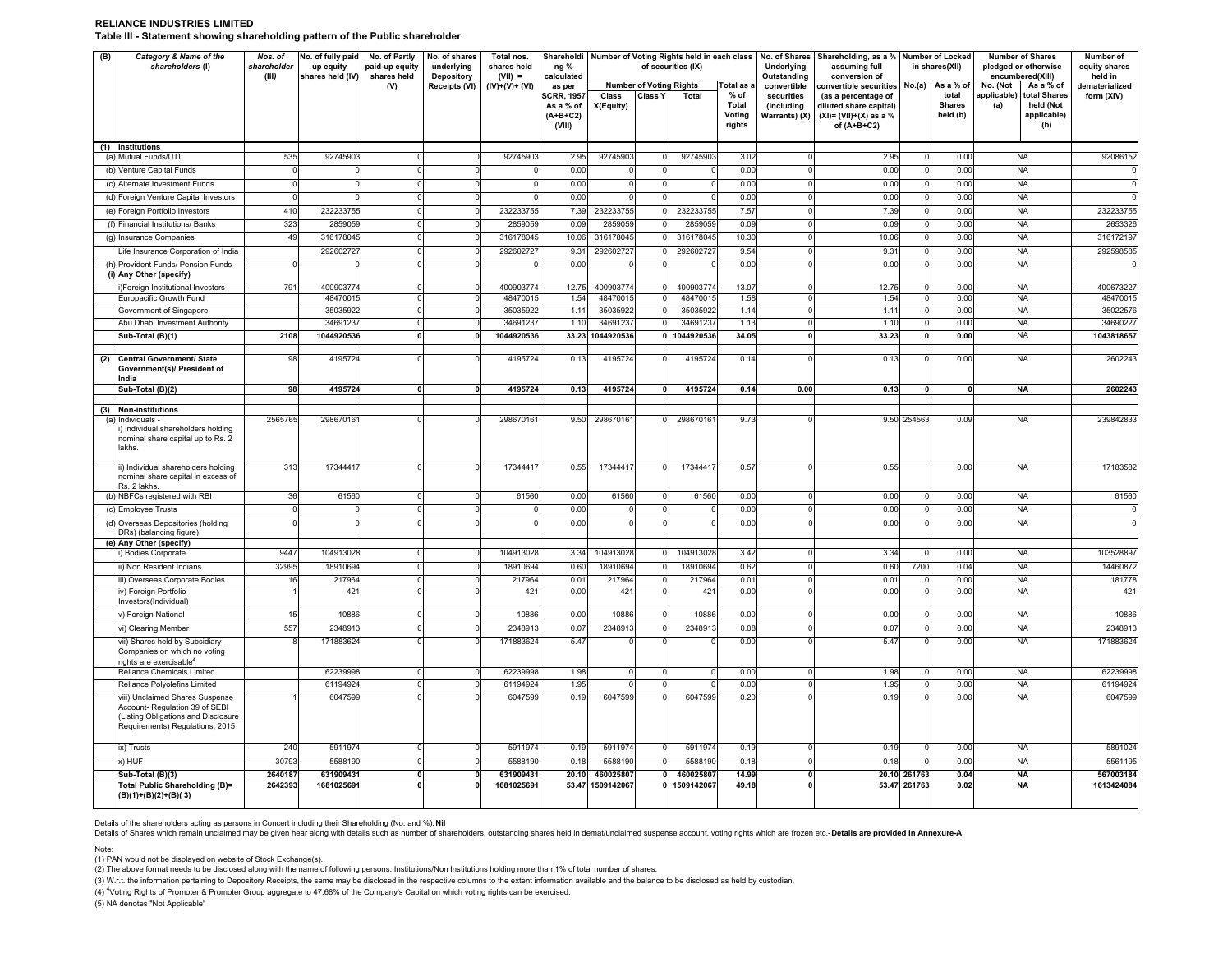## **RELIANCE INDUSTRIES LIMITED**

# **Details of Shares which remain unclaimed along with details such as number of shareholders, outstanding shares held in demat/unclaimed suspense account, voting rights which are frozen etc.**

**ANNEXURE-A**

| <b>SI No</b> | <b>Description</b>                   | <b>No. of Shareholders</b><br>(phase wise transfers) | <b>No. of Shares</b> |  |  |  |  |
|--------------|--------------------------------------|------------------------------------------------------|----------------------|--|--|--|--|
|              | Unclaimed Shares in Suspense Account | 16 01 15                                             | 60 47 599            |  |  |  |  |